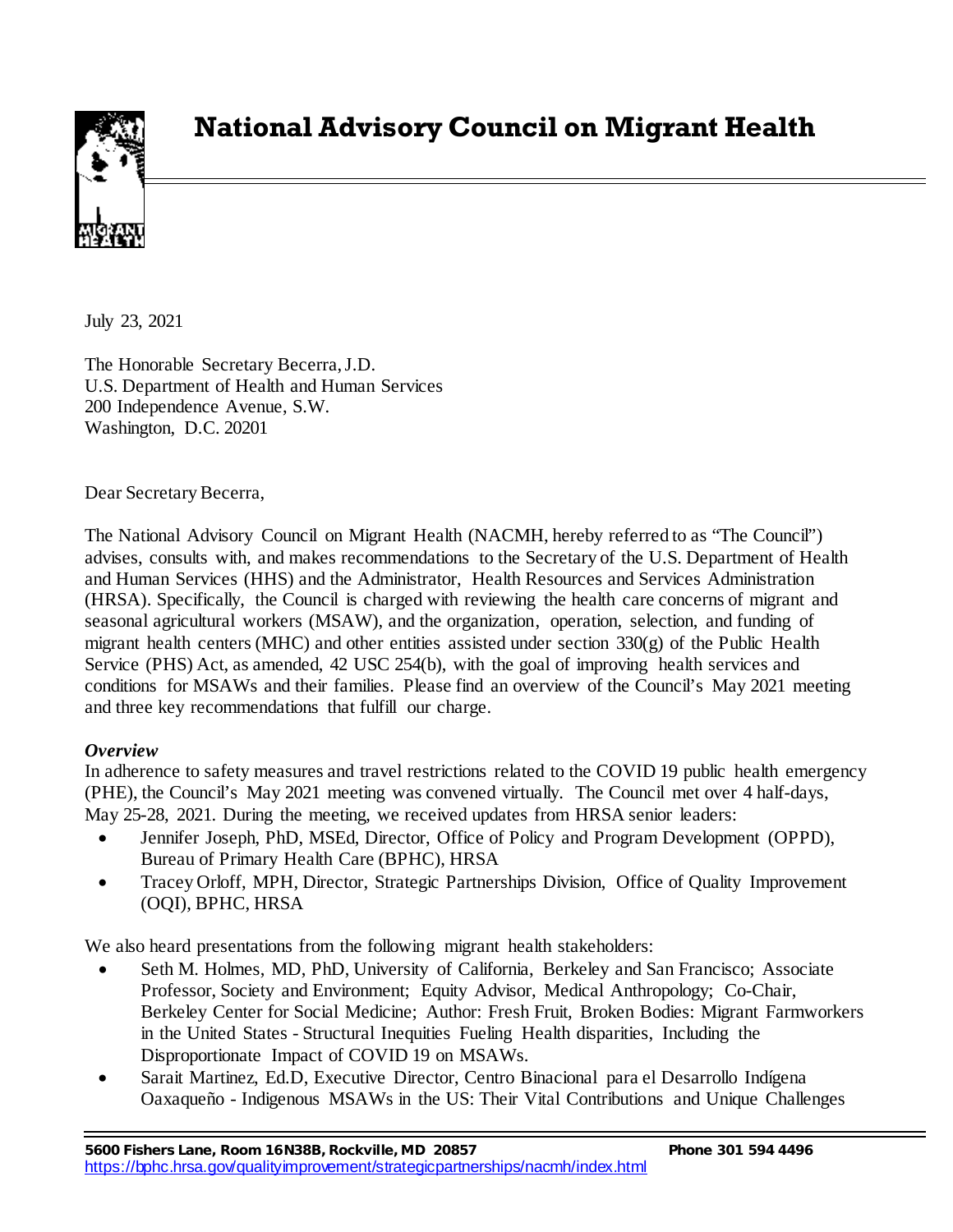- <span id="page-1-0"></span>• Alfonso Rodriguez Lainz, PhD, Epidemiologist, Centers for Disease Control (CDC), Deployment Globally Mobile Populations Team (Global Migration Task Force) - Strategies to Prevent and Mitigate COVID 19 Among Agricultural Workers: A CDC National Center for Farmworker Health (NCFH) Partnership
- <span id="page-1-2"></span><span id="page-1-1"></span>• Sylvia Partida, MA, Chief Executive Officer, NCFH - Strategies to Prevent and Mitigate COVID 19 Among Agricultural Workers: A CDC NCFH Partnership
- <span id="page-1-3"></span>• Rachel A. Gonzales-Hanson, Senior Vice President for Western Operations, National Association of Community Health Centers (NACHC) – NACHC Update
- <span id="page-1-5"></span><span id="page-1-4"></span>• Iris Figueroa, JD, Director of Economic and Environmental Justice, Farmworker Justice – Addressing the Social Determinants of Agricultural Worker Health Using Medical-Legal Partnerships
- <span id="page-1-6"></span>• Alexis Guild, MPP, Director of Health Policy and Programs, Farmworker Justice - Addressing the Social Determinants of Agricultural Worker Health Using Medical-Legal Partnerships

<span id="page-1-11"></span><span id="page-1-10"></span><span id="page-1-9"></span><span id="page-1-8"></span><span id="page-1-7"></span>The Council also received first hand testimonies from 7 MSAWs and 3 patient advocates/promotors from Wilsonville and neighboring areas in Oregon, which is home to approximately 35,000 farms and ranches which grow and raise over 225 different crops on 16.3 million acres.[i](#page-1-0) There are an estimated 174,000 seasonal and migrant farmworkers in the state. [ii](#page-1-1) The total number of workers on the farms and ranches is approximately 4 percent of Oregon's population, including paid and unpaid on-farm workers.<sup>[iii](#page-1-2)</sup>

<span id="page-1-18"></span><span id="page-1-17"></span><span id="page-1-16"></span><span id="page-1-15"></span><span id="page-1-14"></span><span id="page-1-13"></span><span id="page-1-12"></span>Hearing testimonies from Oregon farmworkers was both timely and essential. The exacerbation of barriers to health brought on from both the COVID 19 global pandemic as well as by unprecedented wildfires in Oregon demonstrated that farmworkers are on the climate crisis's front lines. As a group, they experienced disproportionately higher rates of COVID 19. For example, in the 13-month period from March 1, 2020 to March 31, 2021, the estimated incidence rate of COVID 19 deaths was 9.55 percent, 9.31 percent, 9.39 percent, and 9.01 percent of U.S. agricultural producers, hired workers, unpaid workers, and migrant workers, respect[iv](#page-1-3)ely.<sup>iv</sup> This COVID 19 incidence rate is higher than the general population. [v](#page-1-4) Moreover, the rate is also significantly higher in counties with more agricultural workers. And although we know this, "most farmworkers never stayed home or went into isolation, as the fear of losing a job was a significant barrier to accessing COVID 19 testing and care." [vi](#page-1-5) During the testimony period, a mother said it this way:

<span id="page-1-20"></span><span id="page-1-19"></span>*"My daughter got sick in the middle of the night. I took child to the emergency room and took of work the next day. By the following day, I got a call "There is no more work for you."* 

<span id="page-1-33"></span><span id="page-1-32"></span><span id="page-1-31"></span><span id="page-1-30"></span><span id="page-1-29"></span><span id="page-1-28"></span><span id="page-1-27"></span><span id="page-1-26"></span><span id="page-1-25"></span><span id="page-1-24"></span><span id="page-1-23"></span><span id="page-1-22"></span><span id="page-1-21"></span>For farmworkers, this is not something that happens "once in a while". In too many cases among testifiers, workers were having to choose between work and health.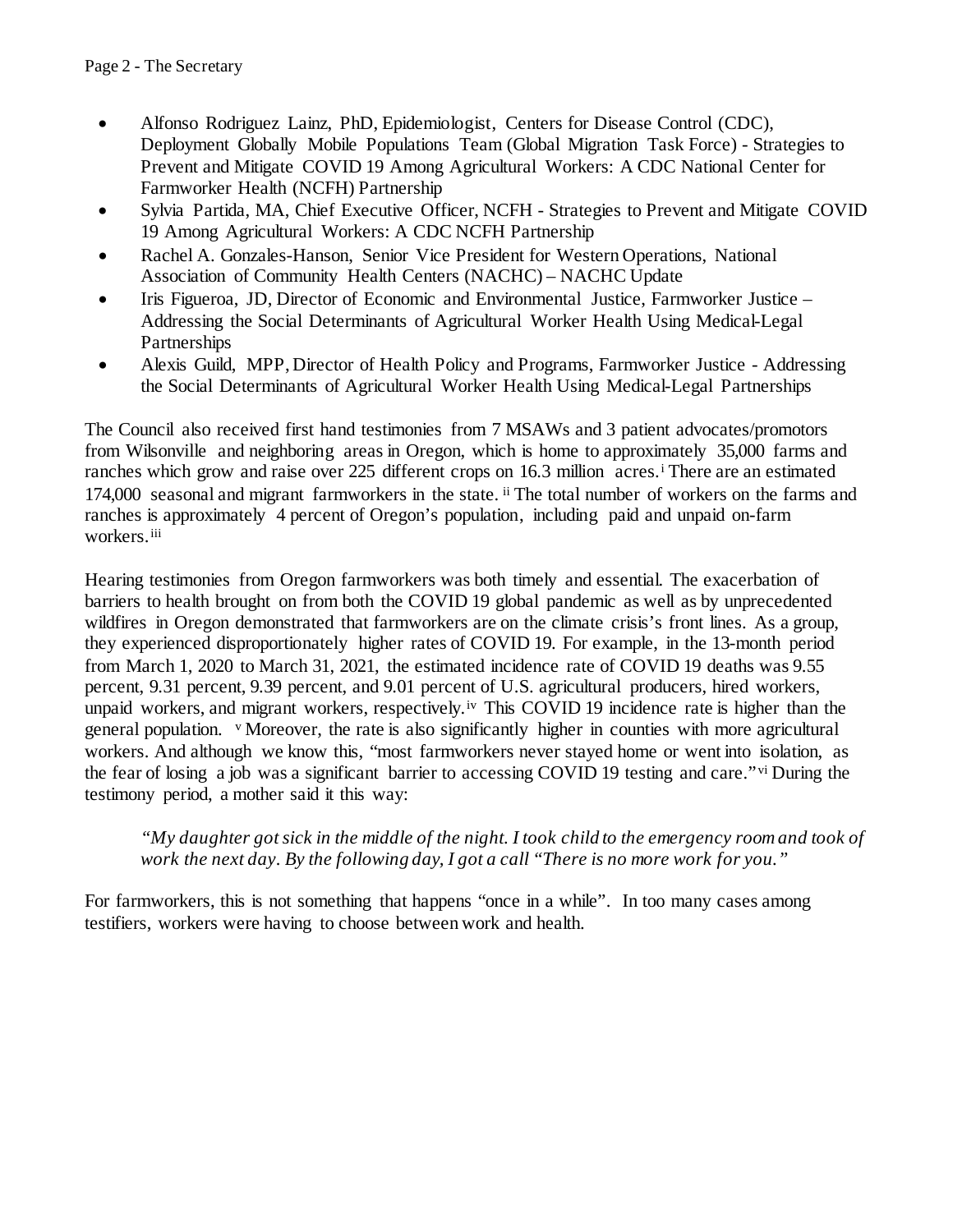Additionally, the unprecedented wildfires highlighted a potential gap in Oregon's workplace regulations. First, current workplace policies do not detail how employers should respond to extremely poor air quality related to wildfires. This is a gap that must be addressed, as it puts farm laborers and their families in positions that could jeopardize their health. Though Oregon's Occupational Safety and Health division (Oregon OSHA) issued a notice "urging employers to stop or delay outdoor work activity" while the air was unhealthy or hazardous, the OSHA notice was a mere recommendation. It was not an enforceable requirement. Thus, some farm laborers stayed on the job in hazardous atmospheric conditions.<sup>[vii](#page-1-6)</sup> Environmental threats are a threat to health. The Oregon wildfires exacerbated the impact of COVID 19 on both MSAW's health and housing. Many MSAWs continued to work 8-hour shifts or more during days when the levels of oxygen were at their worse. But it was *"because they had no other choice".* As one farmworker stated,

*"When authorities were telling people to stay at home, the migrant workers were in the fields, prepping the land for harvesting or planning. Making sure that the rest of the people had something on their tables."*

With these circumstances at the backdrop, we heard testimonies around conditions that impact MSAW health. Three (3) key themes emerged:

1. **COVID 19 exacerbates the already overwhelming impact of social determinants that negatively impact MSAW's health.** The lack of linguistically and culturally appropriate communication around COVID 19 to MSAW populations was particularly pronounced, and false, misleading information added to gaps in care. During the testimony period nearly all farmworkers mentioned the fear of losing their job and not being able to provide for their family financially. Thus, they chose to work under whatever conditions were available to them – even if unsafe during the height of the COVID 19 infections. This also led to increased infections among farmworkers who lacked necessary personal protection equipment (PPE), social distancing, or the ability to self-isolate. One particular farmworker was quoted, saying.

*"I am positive that I put people that work around me at risk."* 

Moreover, misinformation was rampant during the testimony period. Another farmworker said that when he took the test to determine if he had COVID 19, he was told that although his results were positive for infection, he did not need to keep quarantine. That farmworker suggested that he has no idea how many people may have been infected because of this misinformation.

2. **Farmworkers who speak indigenous languages are not able to access linguistically appropriate care.** Among our testifiers, those who spoke an indigenous language, or had family members whose sole language was an indigenous Mexican language (Mixtec, Zapotec, Mazatec, etc.), were often confused about how medication should be taken. They also experienced miscommunication about surgical procedures and access to care. For example, one farmworker testified that her sister went to the wrong clinic, and nearly received the wrong surgery because of a language barrier. She stated,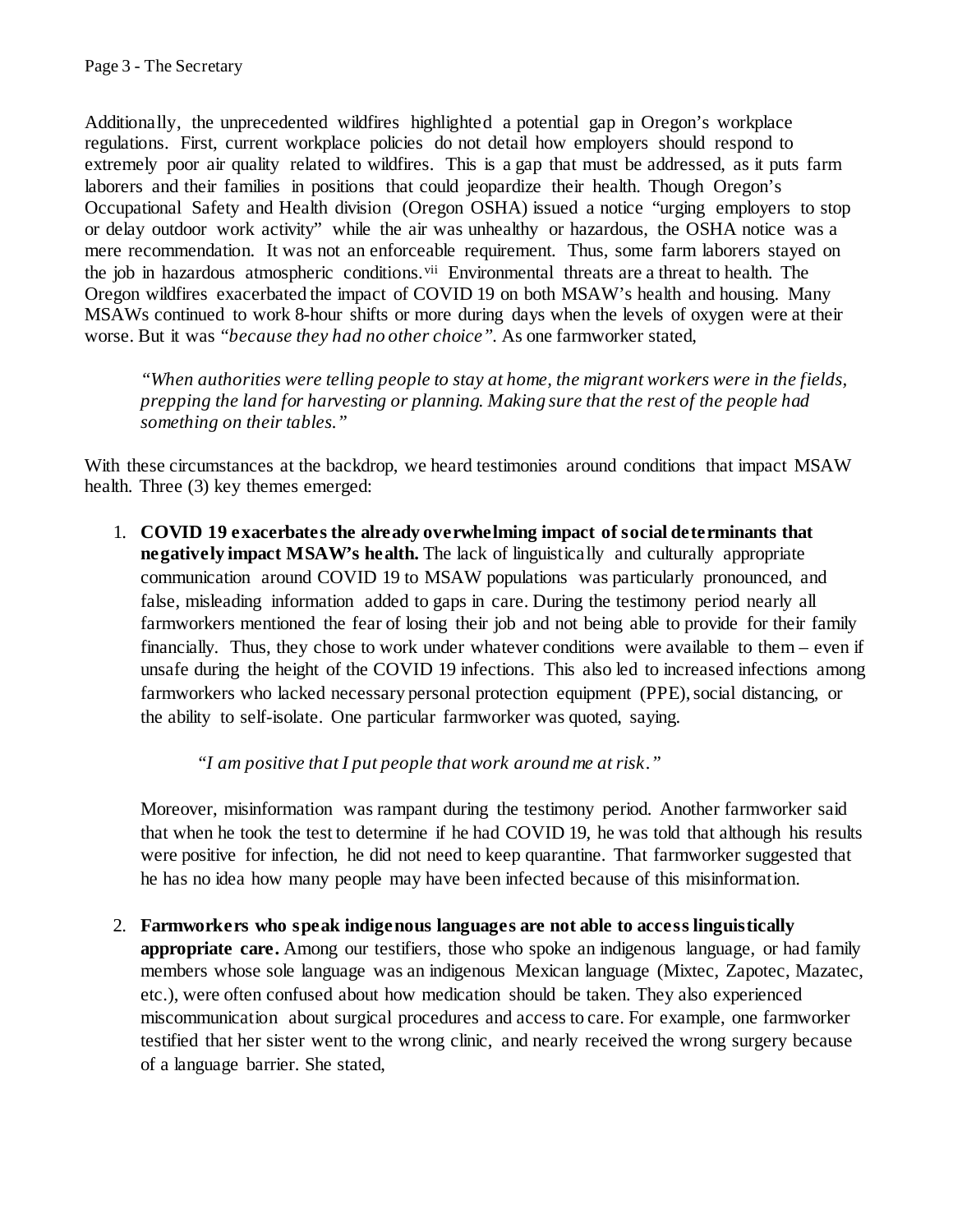*"We are from Oaxaca and we speak Mixteco. My family and I both speak Spanish and English, but my sister only speaks Mixteco. So for her, there is always this language barrier in communication. Once, she had an appointment for an operation. We travelled from our house with her for 4 or 5 hours. But when we arrived the surgery that was scheduled was not the right one for her diagnosis. She misunderstood. She had to wait longer for her surgery because she did not understand. What she understood is that they were going to operate on her to alleviate her pain. So she complied and went to a place that would have given her the wrong surgery. So, she had to wait for one more week and we had to travel with her again because she did not get an interpreter, no interpretation service." In this example and others, indigenous workers said, 'We will go but we will not understand anything.'* 

To give support, our testifier shortened her working hours to act as an interpreter between her sister and the doctors, which made her situation of extreme poverty worse. Unfortunately, despite her sacrifices, her sister died of cancer. As HRSA continues to strive toward language equity in the provision of care for the MSAW population, we hope that this testimony will be heard in order to improve interpretation services for indigenous patients.

3. **Finally, increased availability of care is not enough when the high cost of preventive services impedes access.** In the rural areas of Oregon, barriers to care are not only related to physical access, but also center around cost, rurality, and the lack of health insurance. One farmworker was quoted, saying,

> *"People are on waiting lists and some of them do not even get called back. I know that from my personal experience, my dad needs dental work, and the treatment was quoted for \$55,000 to have his dental treatment, but who has \$50,000 in their pockets?"*

Another farmworker stated,

*"I used to go to a what was called a 'free' clinic. They charged me so much money that I was scared. The bill was \$700. I'm still paying that bill."*

A third farmworker was quoted, saying,

*"I haven't had a pap smear because I am paying the other bills."*

This sentiment was repeated by every testifier. The consistency of lack of affordability in care resonated strongly with the Council.

At the close of the meeting, the Council received public comments from Dr. Gayle Thomas, Medical Director of the North Carolina Farmworker Health Program, Dr. Gira Ravelo and Ms. Norma Marti, Community Co-Leads, LatinX Community Response Team of the National Institute of Health (NIH) University of North Carolina Community Engagement Alliance (CEAL) program, as well as council member Mr. Angel Calderon.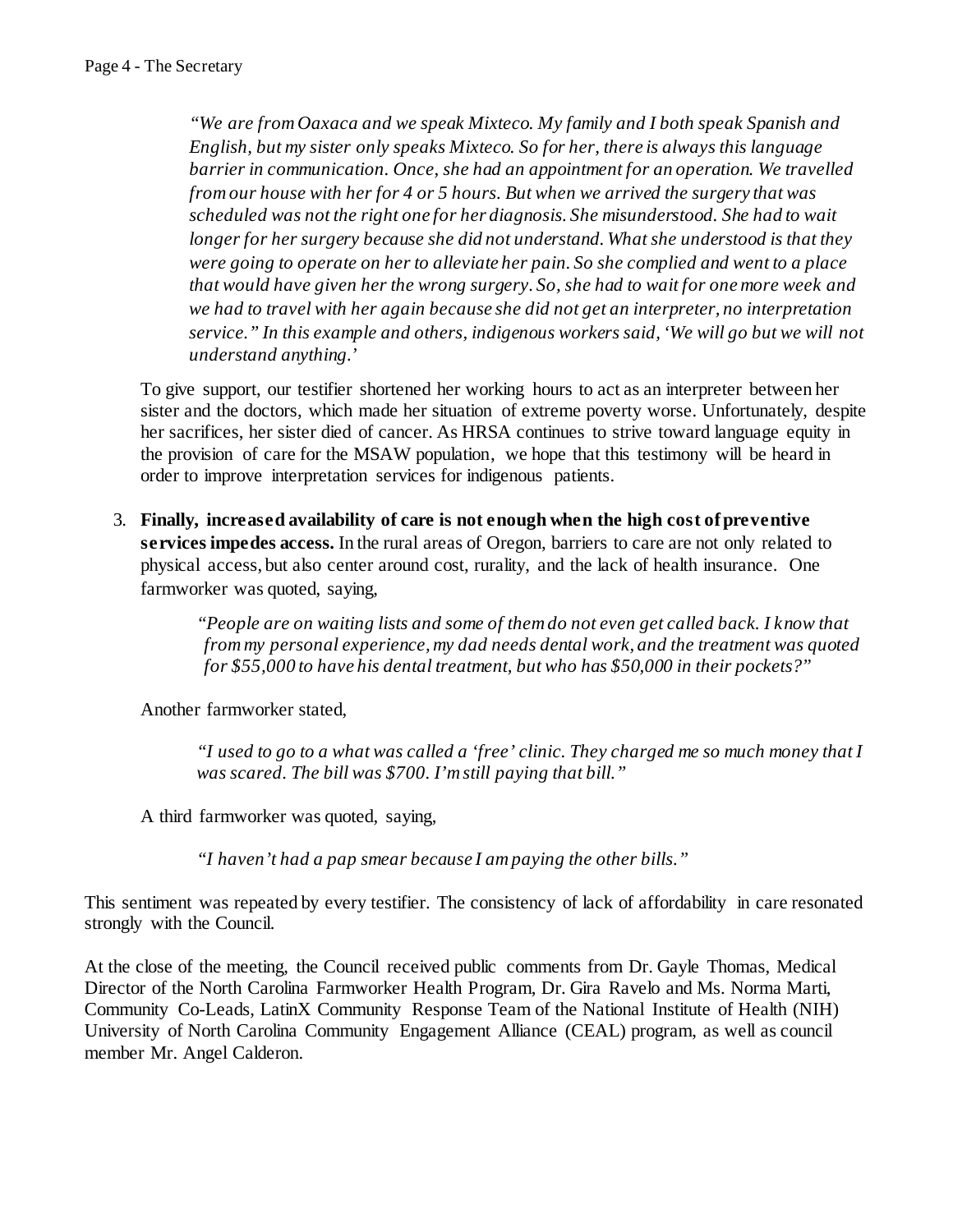Dr. Gayle Thomas, Medical Director of the North Carolina Farmworker Health Program's comments included:

- North Carolina Farmworker Health Program efforts on a broadband program to be made available at migrant labor camps in North Carolina, which will allow blood pressure monitoring.
- A vaccine program was initiated in March of 2021 by the North Carolina Department of Health and Human Services for farmworkers statewide. North Carolina teams were staffed with employees from farmworker health clinics, local health departments, North Carolina Cooperative Extension agents, community health workers, farm labor contractors and farmers. Together, this served as a model for how different constituencies can come together to help the farmworker COVID 19 education and support effort. The creation of the vaccine program was described as follows:
	- o Initial and recurrent meetings were held with local teams in 56 of the 100 counties of North Carolina, including all 28 counties identified as priority counties based on farmworker density and harvest schedules.
	- o The teams used the Johnson and Johnson vaccine. Little to no hesitancy was observed among MSAW populations. Additionally, H-2A farmworkers were vaccinated upon entry into North Carolina prior to being deployed to their work locations.
	- o As of May 14, 2021, 148 of the 172 H-2A workers who arrived were vaccinated. Similarly, as of May 15<sup>th</sup>, 272 of the 292 MSAW's (who are not H-2A workers) were vaccinated. The week following the NACMH meeting, the NC Farmworker Program was expecting 535 workers to arrive. They expected to vaccinate as many farmworkers as are willing.

Dr. Gira Ravelo and Ms. Norma Mart, Co-leads, NIH LatinX CEAL Response Team's efforts and challenges were expressed as follows:

- The NIH CEAL Team affirmed their goals to provide trustworthy and accurate information and to use rapid research approaches to find effective ways to deliver information to communities hardest hit by the pandemic, specifically MSAW.
- The team indicated that information about COVID 19 is reaching farmworkers. However, the reliability of that information varies, and that farmworkers have been confused by contradictory information in the media. It was mentioned that MSAWs receive information from the WhatsApp Mobile Communication Platform, Facebook and media programs with Dr. Anthony Fauci.

Finally, Council member, Angel Calderon reflected on his experiences within the community of farmworkers he serves during the pandemic. He wished to be quoted as saying,

*"I must mention that the agricultural worker community in our nation has, seriously, suffered throughout the pandemic. As the son of a farmworker, I can attest to the fact that putting food on the table for our families is the priority of every farmworker parent. The best I have said about my father, to those who understand, is that 'we never went hungry!'. It has been, in my experience, a very powerful statement. This is a statement that I continued to hear throughout my life. For a farmworker, the task of putting food on the table for the family persist in the XXI century.*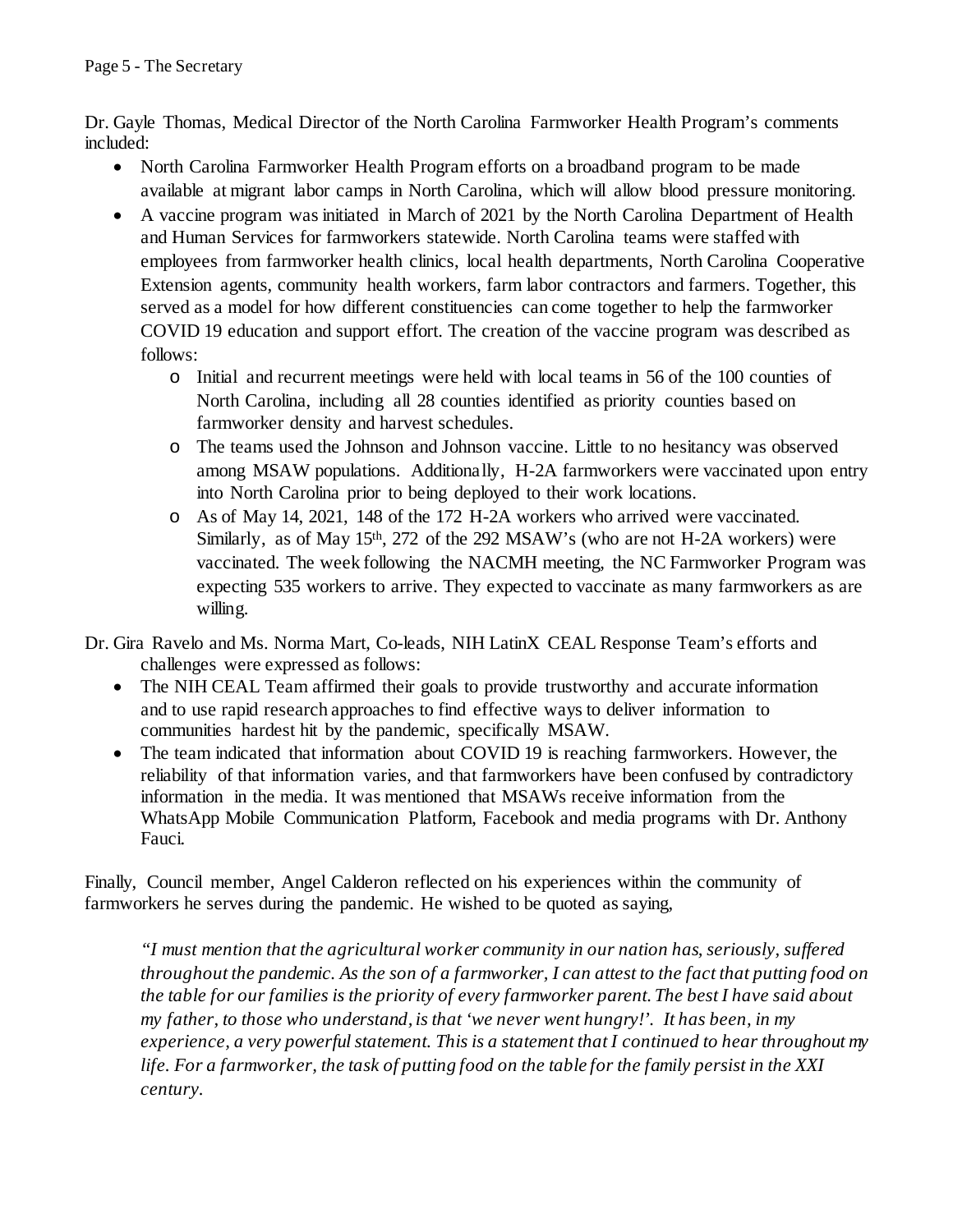*The Covid 19 pandemic took this commitment to a scary and dangerous level. I know of farmworkers who were afraid to stop working for fear of failing to provide for their families; and were afraid to work for fear of contracting Covid 19. Not many other work forces in America had the emotional/mental challenges every day to make ends meet -- Not an easy place to find oneself. The tremendous loss our farmworker communities suffered is, in my opinion, monumental. Families lost both grandparents in a matter of days. Children lost their father, the sole provider in some cases, to Covid 19. These families are still in shock. Some are wondering how to continue with the burden of their losses.*

*We found out how lethal the pandemic has been in our agricultural worker communities. Families continue to function, with what I call, frozen grief due to their inability to mourn their loved ones properly and traditionally. Our friends and neighbors had to follow Covid Management protocols and bury their loved ones immediately. No time for funerals or the spiritual ceremonies associated with death. I strongly feel that we became desensitized by the loss of those we knew and loved. Covid 19 is lethal.* 

*My recommendation to Secretary Xavier Becerra is very simple. We as a nation cannot and should not forget how lethal this pandemic has become. Our migrant health clinics must receive the proper funding for a Promotora system that will seek to educate over the benefits of the*  vaccines available. This would include a system, much like the Migrant Education Program, of *following our seasonal/migrant agricultural workers in the migrant 'stream'.* 

*There is an urgent need for mental health promotores/community health workers (CHWs) with training that may be able to help patients process unresolved grief and develop empowerment skills to continue providing for their families. Our CHWs can also organize community vigils to remember those we lost to the pandemic. Our MSAWs must continue working to contribute, not only to the greatness of our nation, but to continue providing for their families."*

#### *Recommendations*

In context of the evidence, testimonies, and public comments heard, and in accordance with the charge given to the Council, we submit the following recommendations for your consideration: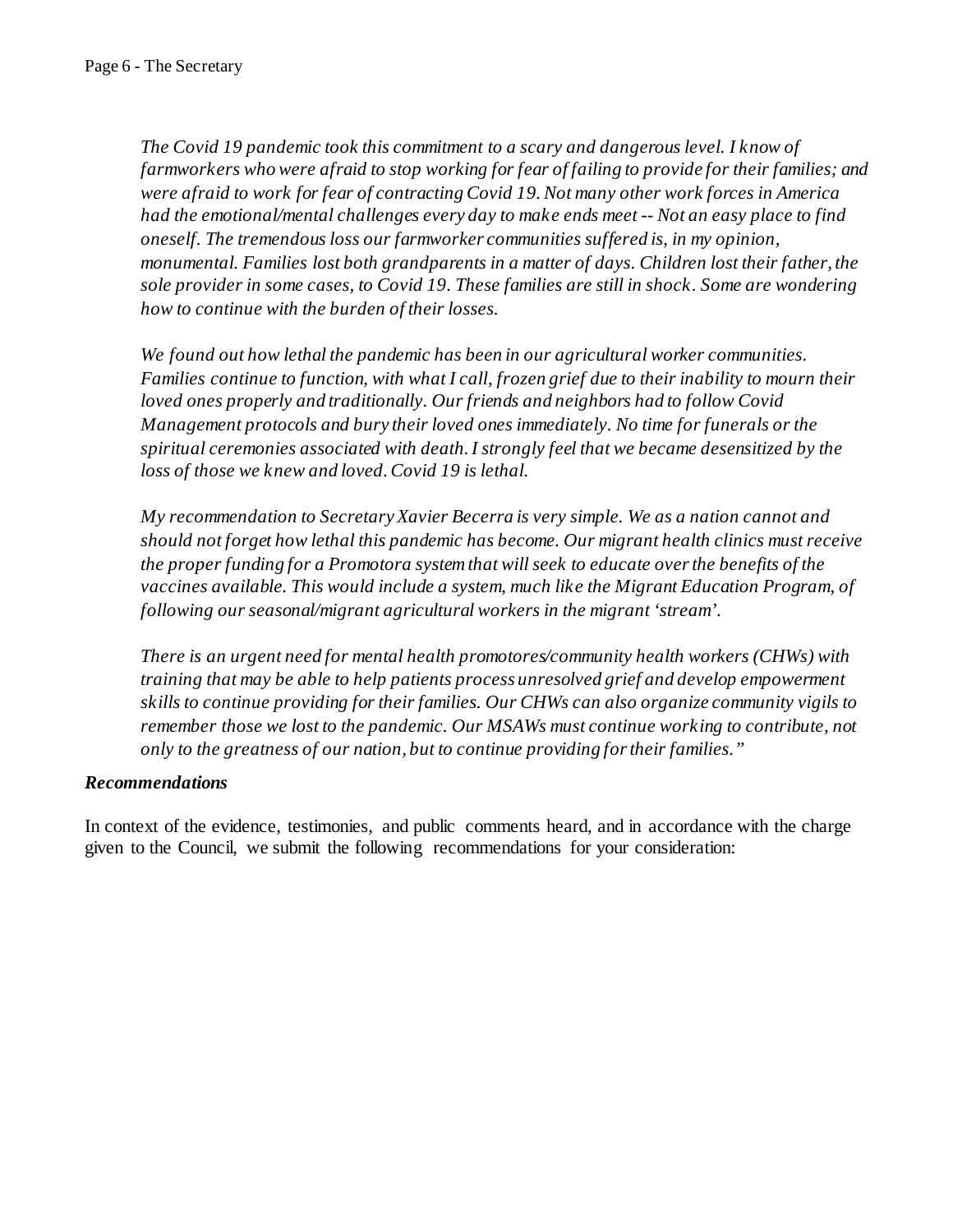# *Recommendation I - Structural Inequities that Influence Social Determinants of MSAW Health*

The COVID 19 pandemic shed light on the nation's reliance on MSAWs. Concurrently, the pandemic also shed light on the structural inequities that define their lives. Thousands of farmworkers were deemed essential and continued to tend and harvest the crops that put food on American tables during the COVID 19 pandemic while others sheltered at home. During this time, farmworkers lacked basic rights and protections for appropriate PPE. Farmworkers also endured persistently low wages, overcrowded or unsafe housing conditions, and lacked access to care via health insurance. Even for H-2A workers, despite their authorization to work in the US, they were bound to a single employer and without access to legal resources when they experienced workplace exploitation and abuse. A Southern Poverty Law Center 2013 Report documents guest workers are routinely cheated out of wages, obtain low-wage, temporary jobs, and are held virtually captive by employers or labor brokers who seize their documents. Thus, guest workers are often subjected to human trafficking and debt servitude, forced to live in squalid conditions, and denied medical benefits for on-the-job injuries. [viii](#page-1-7) The aforementioned points to only a few of the sources and effects of social inequality that are social determinants of health. Moreover, structural vulnerabilities make their way into clinical settings through stigma and fear, insufficient language access, lack of continuity of care, discrimination, and regulatory issues that impact the physical and mental health of agricultural workers in ways beyond their control.

# *The Council therefore calls the Secretary's attention to MSAW structural vulnerabilities and specifically recommends the following interventions for change:*

- 1. HHS adopt an ethnographic approach to address structural barriers, utilizing interagency efforts to understand health and health care in the context of social, political and economic structures. The HHS family of agencies collaboratively prioritize investments in health care delivery, research, interventions, policies and programs to focus on structures that affect the health of underserved populations. Some of this information requires a first-hand view of what is actually happening on the ground. It is imperative, then, that CDC and the NIH support rigorous ethnographic research to advance the knowledge on structural vulnerabilities. This is a necessary first step to fix the underlying complex problems. This, however, must be accompanied with measuring disparities to build an evidence base of what works
- 2. The Office of the Secretary engage/collaborate with the Department of Labor (DOL), Occupational Safety and Health Administration (OSHA) to prioritize farmworker health in all of DOL, OSHA policies and towards obtaining a renewed commitment to ensuring safe working conditions for farmworkers, including during wildfires. This would include a wider implementation of existing regulations to protect agricultural workers in order to fill the gaps in MSAW health protection disparities. This commitment has the potential to address the social determinants of health outside of medical care, such as promoting labor rights, preventing wage theft during national or global disasters, sanitary housing, housing with access to electricity and safe water, safe working environments, safe transportation, access to broadband and PPE.
- 3. The Secretary's office spearhead implementation of a plan to eliminate the structural barriers that MSAWs currently experience, utilizing all available channels to increase awareness among law makers, regulating agencies, and employers including (but not limited to):
	- a. Removal of the exclusion of farmworkers from overtime pay, minimum wage and other worker protections like collective bargaining.<sup>[ix](#page-1-8)</sup>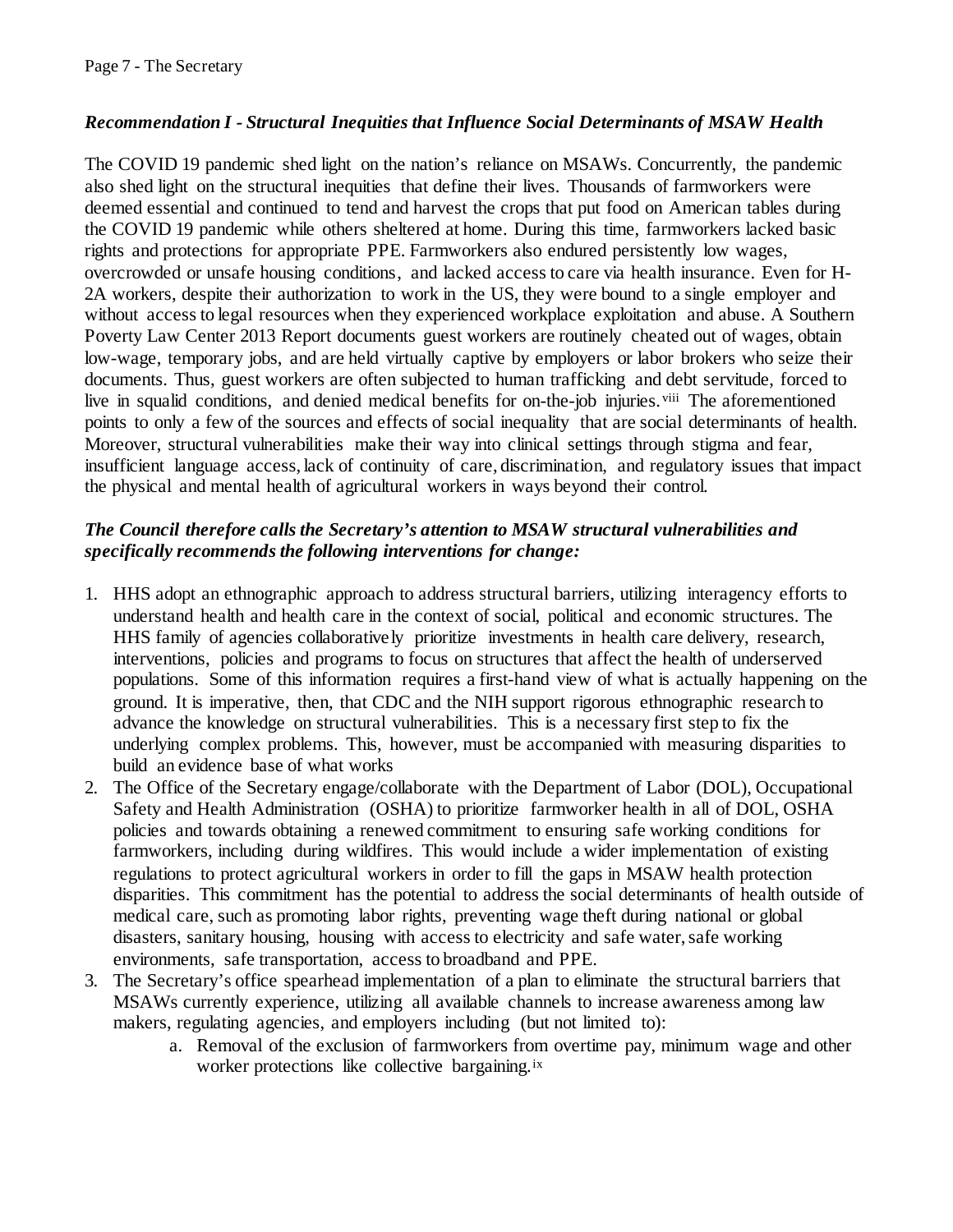- b. Support for a complete, inclusive pathway to citizenship for all essential workers and their families so that documentation status is not a barrier to accessing health care and social services. At a minimum provide universal health care to all agricultural workers.
- 4. HHS incorporate equity and value-based care arrangements for MHCs (including incentives) for improving health outcomes for MSAWs. These include:
	- a. *Identification of- and eliminating racially biased health care algorithms and tools*. Health care risk-prediction algorithms that replace human decision can unintentionally perpetuate existing inequality and bias if they rely on a faulty metric for determining need. [x](#page-1-9) Artificial Intelligence (AI) algorithms do not take into account social and cultural biases and often make algorithms biased.<sup>[xi](#page-1-10)</sup>
	- b. *Education and anti-racism training in clinics, academic and medical school trainings in order to hire- and train the next generation of anti-biased clinic staff*. Practices, policies, and norms that perpetuate racism are embedded within US social systems, including medical education. Formal education aimed at dismantling systemic racism is often limited to unconscious bias and cultural competency curricula. However, these frameworks<sup>[xii](#page-1-11)</sup> can oversimplify culture, and propagate stereotypes, overlooking structural inequities and issues of privilege. There is a need for a curriculum that incorporates the multidimensional strategies necessary to combat structural inequities.
	- *c. HRSA-supported community-based health centers have focused on social determinants of health since their inception, but additional efforts need to be implemented at the Health Center Program (HCP) level to address the health disparities that result from social structural inequities, including:*
		- i. The HCP must set accountability standards for health centers that receive funding to serve MSAWs to ensure they are taking actions to address the social arrangements that put individual patients and their target population in harm's way by setting clear standards to identify and address these risk factors and evaluating unmet metrics.
		- ii. Implementation and utilization of the Structural Vulnerability Assessment Too[lxiii](#page-1-12) for all MSAW patients to enable clinicians to address negative health outcomes imposed by social determinants of health. This tool helps clinicians identify patients likely to benefit from additional multidisciplinary health and social services such as medical legal partnerships.
		- iii. Addressing individual provider bias by requiring that all providers serving MSAWs receive training and education in structural competency, cultural humility and multi-lingual interpretation utilization.
		- iv. Exploring options for how access to care for MSAWs may be improved through capital investments in new access points for mobile care.
	- d. *Requiring MHCs to reserve patient visit slots for comprehensive integrated primary, preventive, oral and mental health services and resources to overcome the following current barriers:*
		- i. Long waiting lists/periods to access patient visits at community clinics due to an over-loaded clinic system. Farmworkers/testifiers reported sometimes months, and years go by without being contacted for appointment.
		- ii. Being uninsured and insufficient access to community clinics is leading to high levels of anxiety in MSAWs, due to fear of becoming ill without access to care.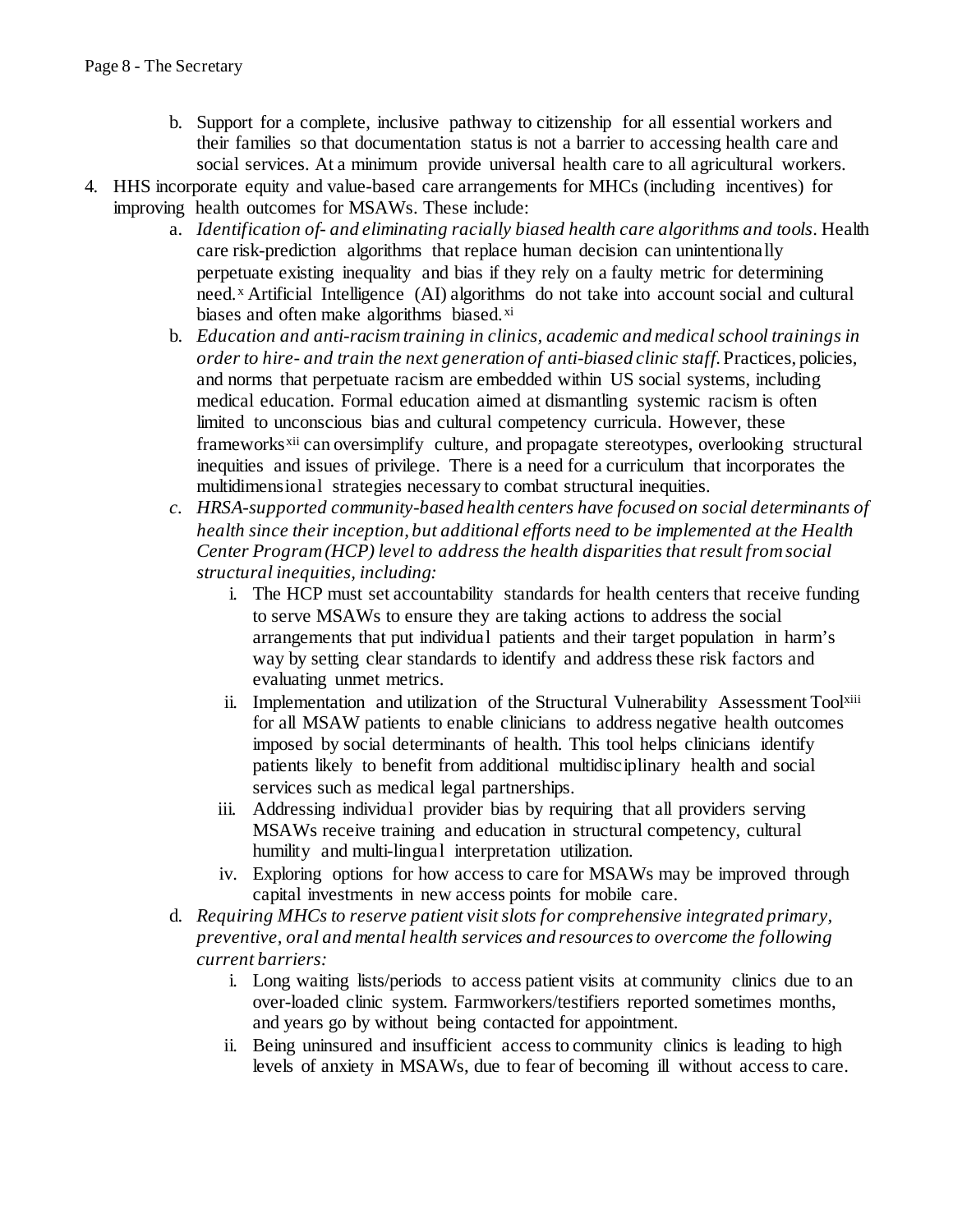- iii. Language and communication barriers which affect ability to communicate symptoms or understand recommended treatments (e.g. indigenous languages).
- e. *Health centers diversify the health care workforce by embedding community health workers in care teams specifically directed at agricultural workers to conduct community outreach, engagement and education to address lack of familiarity about workplace rights, community isolation, language differences, cultural barriers and immigration issues***.** 
	- i. Recruit and train community health workers from the community to be served to assist with building trust and increasing communication effectiveness. Trust is a critical issue in reaching out to agricultural populations.
	- ii. CHWs act as 'bridge builders' for agricultural workers to the community and resources.
	- iii. CHWs can also help decrease MSAW isolation and can assist with transportation and finding enabling services.

### **Background**

To understand health and health care in the context of social, political and economic structures, and confront and respond to the social, political and economic structures that produce health inequities, we must broaden the frame we view health and health care through.<sup>[xiv](#page-1-13)</sup> Paul Farmer a renowned medical anthropologist and physician recognizes that there are social arrangements that put individuals and populations in harm's way. The arrangements are *structural* because they are embedded in the political and economic organization of our social world; they are *violent* because they cause injury to people.<sup>[xv](#page-1-14)</sup> Structural vulnerability is not caused by, nor can it be repaired solely by, individual agency or behaviors, understanding this is critical in order to address the fundamental causes and avoid explicitly or implicitly blaming patients or communities for the risk that an individual experiences as a result of structural violence.[xvi](#page-1-15)

The intra-and interpersonal dynamics during the health care encounter are equally important. Intrapersonally, the doctors, nurses, and advocates are often thinking structurally, at least to some extent, even if not explicitly. It is important to ensure they are open to seeing their patients as people within the full context of their own lives and the lives of history and holding that context accountable. Interpersonally, then, patients, are understood and empowered and can be full partners in the process, improving their own health. Structural Competency (SC) is the capacity for health professionals and health systems to recognize and respond to health and illness as the downstream effects of broad social, political, and economic structures. Research indicates SC is effective in shifting health professionals' understandings of disease and health. Current medical education, before SC training ascribes health and disease to genetics, behavior, and culture. SC training opens providers understanding of health and disease to include the role of racism, harmful policies, and unequal resources. This enables health professionals to gain increased empathy and solidarity with underserved communities and patients. Additionally, SC training emphasizes structural humility and encourages *collaboration with patients and communities* in developing understandings of and responses to the structural determination of health. Addressing inequalities in clinical settings requires that clinicians attend to, and mitigate the social structures that shape and enable the underlying assumptions. Promoting awareness of structural forces serves as a first step toward promoting recognition of the web of interpersonal networks, environmental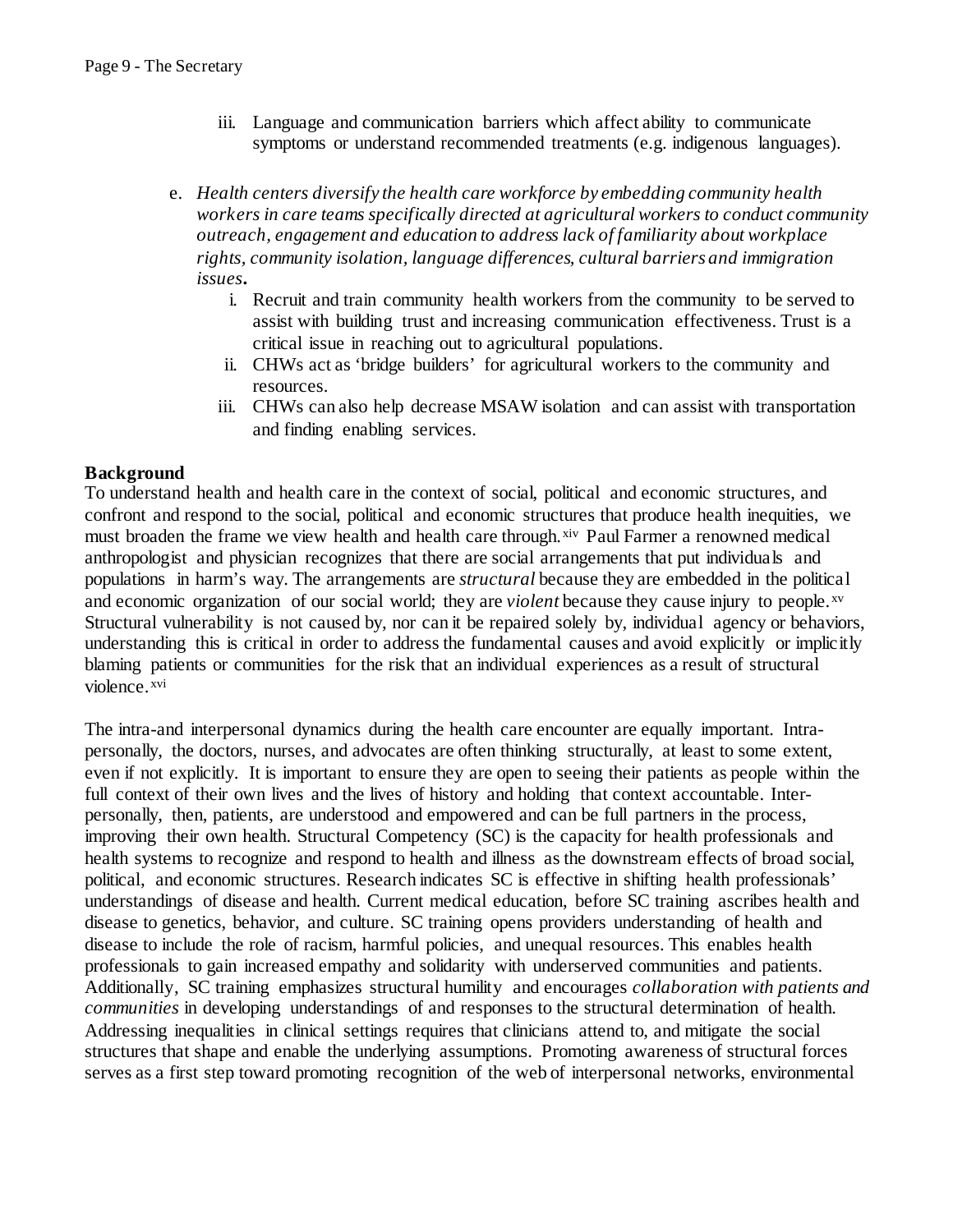factors and political/socioeconomic forces that surround clinical encounters and influence care provided and health outcomes.

While we acknowledge that HRSA supported community-based health centers have focused on social determinants of health since their inception, there is room for improvement regarding the amelioration of bias. HRSA supported centers are uniquely positioned to collect data on the social determinants and enabling services, as well as expand enabling services. This supports the expansion of value-based care (mentioned above) for improved outcomes at lower costs.

# *Recommendation II – Access to Care*

The need to leave work to seek health care and enabling services is an established barrier to care for MSAW. The North Carolina Community Health Center Association learned that traveling to their state's migrant camps to conduct the enrollment process significantly improved farmworker participation. These efforts eliminated the loss of work and transportation barriers that many farmworkers experience. Telehealth has also presented a means to providing health care to underserved populations, but much work is still needed to make this technology accessible and affordable to MSAWs. The testimonies received by the Council had a recurring theme regarding problems associated with accessing health care within clinics due to the: a) limited evening and weekend hours of operation, b) language barriers, and c) the cost of care. These are just some of the barriers that the MSAWs face when trying to access health care services.

HRSA has prioritized increasing access to high need populations, including providing a broader range of services through the use of innovative delivery models. To increase access and reinforce these priorities, we believe that mobile units, telehealth, and *"Promotores"* programs would help to promote better MSAW health outcomes.

#### *The Council makes the following recommendations to improve access to MSAW health care:*

- 1. *HRSA support migrant, and community health centers (M/CHCs) and fund mobile units to deliver care to the MSAW population at farms and migrant camps in their service areas*. Additionally, allow flexibility for health centers to utilize their grant funded mobile units during the off season so that critical services to marginalized populations can continue.
- 2. *HRSA support and equip M/CHCs with telehealth services, allocating sufficient funding and guidance for telehealth equipment, personnel, training, and protocols; and implementing telehealth systems tailored to MSAWs*. Funding provided include support for appropriate technology solutions to overcome barriers associated with limited bandwidth, and to create programs that function with low-tech phones that farmworkers may own. Migrant health center enabling services plans ensure that the cost for accessing care through telehealth is consistent and affordable for MSAWs and is assessed at the patient level.
- 3. *HRSA support new health center sites in areas that have overcrowded clinics and long appointment wait times by providing the economic support needed to open clinics at hours that are convenient for MSAWs.*
- 4. *HRSA oversight ensure MHCs provide language access services for locally spoken languages including Haitian Creole, Spanish, and Indigenous languages*.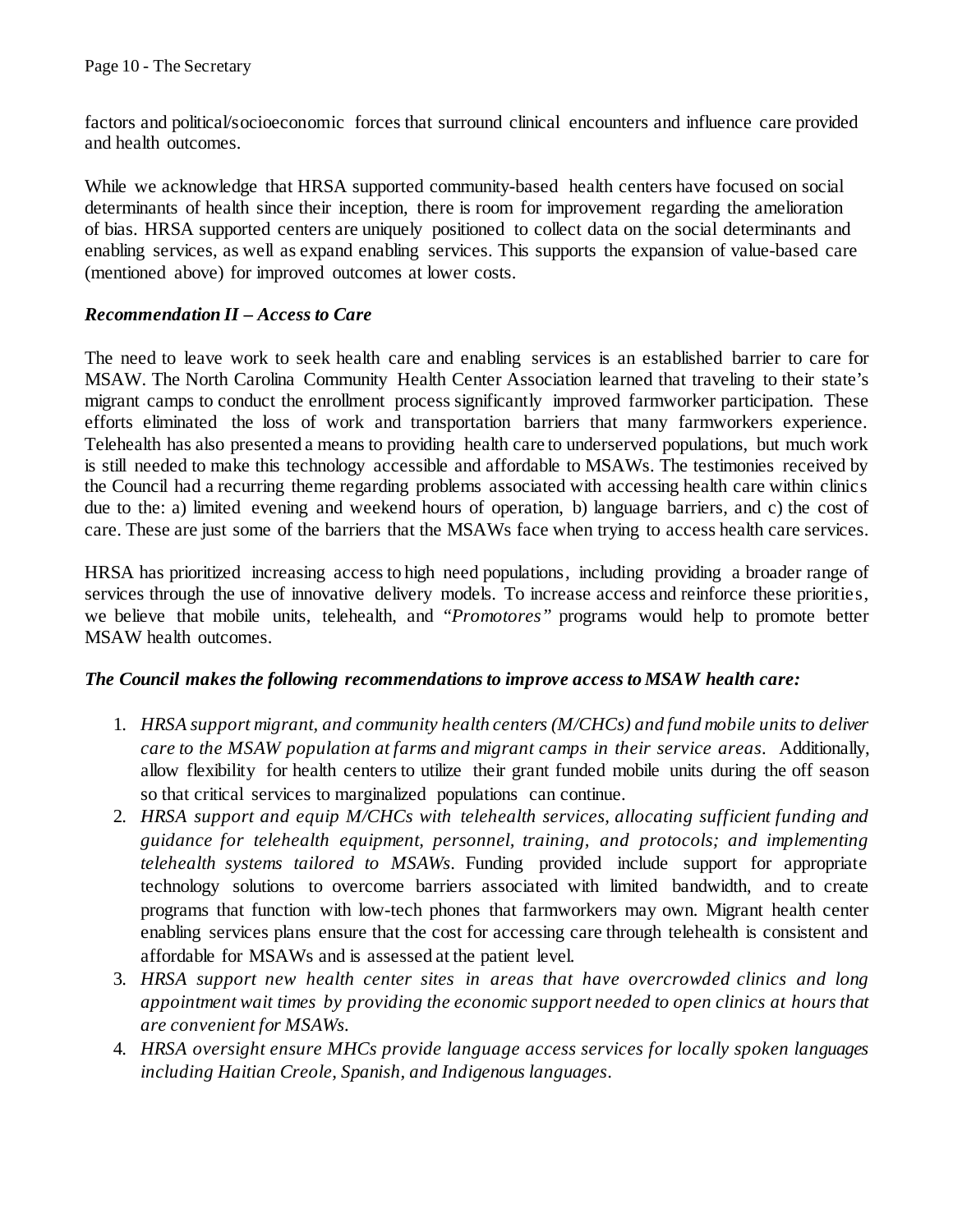- 5. *HRSA ensure the Sliding Fee Scale (SFS) Program requirement is appropriately implemented to promote access for MSAWs, and require MHCs to assist MSAWs access to affordable insurance*.
- **6.** *HRSA fund MHCs to start, and maintain a Promotores Program*, to enable MHCs to include promotores as a part of the "Care Team." Including CHWs as a part of the workforce and not volunteers, with full access benefits and health insurance for the CHWs that serve the MSAW population. Outreach is a vital part of keeping MSAWs healthy and informed, and the best resource to make this happen are the promotores*.*

#### **Background**

MSAWs face numerous barriers to accessing health care.<sup>[xvii](#page-1-16)</sup>, For example, as a result of long work who speak Haitian Creole and Indigenous languages. *xviii*[,](#page-1-17) *ix, [xix](#page-1-18), [xxi](#page-1-20), [xxii](#page-1-21)* . Information obtained suggests hours, and with no control over their work schedule MSAWs often cannot get to a clinic before it closes. this is further complicated by the distance they may have to travel, loss of income, lack of transportation, fear of the medical system and immigration officials, and language barriers as in the case of MSAWs that local health centers do not always have resources such as telehealth, mobile units, and promotores to reach the MSAWs in isolated and rural locations. Although HRSA has a SFS, often improper implementation leads to erroneous billing because MSAWs only work seasonally, but when they present their paychecks, the seasonality of income is not considered which creates the illusion that they earn a higher salary over the year. A third of all farmworkers have total family incomes below US poverty guidelines and large numbers of farmworkers lack of access to affordable health insurance.

The health and wellbeing of the MSAW population depends on their ability to access healthcare services in their area. MSAW populations often experience serious health problems including diabetes, malnutrition, infectious diseases, pesticide poisoning, and injuries from work-related machinery.<sup>xxiii</sup> It is necessary for farmworkers to have easy access to health care, yet it seems that mere access to clinic is an ongoing problem for significant numbers of US farmworkers. The *Promotores* Program has been established as a vital means to reach farmworkers where they live and work. It is widely accepted that rural populations face a variety of health disparities that complicate access to care, and that promotores are well-equipped to address rural health access issues, provide education, and ultimately assuage health disparities.<sup>[xxiv](#page-1-22)</sup> Drawing on ethnographic data, promotores have been shown to connect structurally vulnerable clients in rural areas to resources, health education, and health and social services. promotores receive ongoing training, including at least 40 hours of initial training along with continued education to keep up their skills and learn new ones to pass on to the community. In addition, promotores are essential intermediaries (and are in many ways first responders) to the needs of rural MSAW populations. Previous studies have confirmed that including promotores results in positive health outcomes and cost-effectiveness of these workers within rural communities. For example, promotores have been found to have effectively reduced the impacts of type-2 diabetes and improved health education among a sample of Mexican American farmworkers in Texas. [xxv](#page-1-23) Moreover, in response to the COVID 19 pandemic, promotores were essential in reducing negative health behaviors and dispelling myths that detrimentally affected rural populations.<sup>[xxvi](#page-1-24)</sup>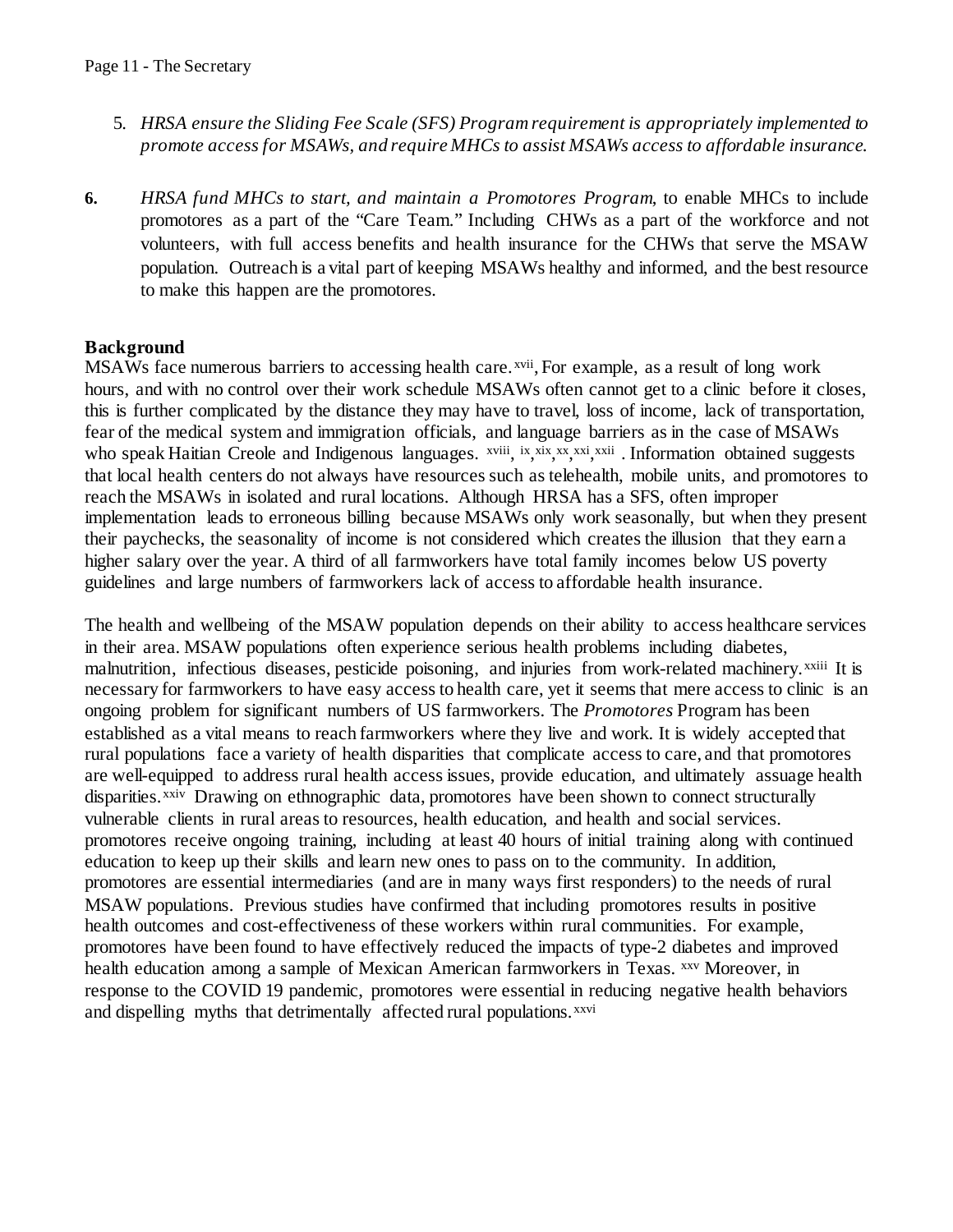# *Recommendation III – Addressing the Unique Needs of Indigenous Agricultural Workers*

Indigenous Mexicans are the fastest growing farmworker population in the United States. Studie[s](#page-1-25) estimate that up to 40 percent of Oregon's 174,000 farmworkers and families are indigenous.<sup>xxvii</sup> origin. XXViii There has been a surge of indigenous Mexicans into the U.S. food system since the early Californiahas approximately 165,000 indigenous farmworkers and family members of Mexican 1990s, which depends on newly arrived groups of workers to maintain wages and working conditions at the entry level in the farm labor market. They perform the most arduous agricultural tasks. However, the inability to gather information about the indigenous population has led to widespread lack of awareness of this community's needs; and, in some cases, service providers may even be unaware of the community's existence.<sup>[xxix](#page-1-27)</sup> Moreover, health care providers more often than not face the challenges of serving a population that they are not culturally competent to serve. These issues may be even more pronounced during the ongoing COVID 19 pandemic. The COVID 19 Farmworker Project, undertaken by a coalition of researchers and community-based organizers from across California, Oregon, and Washington, reiterated that the indigenous farmworkers fared worse during the COVID 19 pandemic in comparison to the Spanish speaking majority.<sup>[xxx](#page-1-28)</sup> It is imperative, then, that the unique occupational and health conditions of this fast-growing segment of agricultural workers be addressed.

#### **The Council recommends the following:**

- 1. CDC, Deployment Globally Mobile Populations Team, Global Migration Task Force and DOL, Employment and Training Administration, Farmworkers Program collaborate to ensure that indigenous farmworkers:
	- a. Receive the appropriate culturally appropriate services, informational materials, and training in languages they are fluent, to protect themselves from the adverse health effects of pesticides and other agricultural environmental hazards.
	- b. Have access to hotlines aligned with state and regional Departments of Public Health that are staffed by individuals who are from farmworker communities to support violations' reporting and streamlining access to critical information.
	- c. Have policy-based support from DOL address issues such as pesticides, field sanitation, problem solving, and community advocacy.
- 2. *HRSA conduct a needs assessment to assess the unique needs of indigenous* farmers, a rapidly growing but underserved population, a*nd establish coalitions to address health and accessibility gaps, i.e., identify location, numbers, and languages of indigenous agricultural workers*. Lead the development of health and welfare videos and glossaries, visual workshop resources at a primary education reading level in indigenous languages, such as Nahuatl, Triqui, Mixteco, Zapoteco, among others from Mexico and Guatemala.
- 3. *HRSA, BPHC, Primary Care Associations collaborate with local and state health departments, M/CHCs, growers and agribusiness stakeholders and farmworker representatives to develop a comprehensive strategy at a state and regional level, to better identify and serve indigenous farmworkers*. The strategy must include:
	- a. Creating community programs to educate the local receiving communities about indigenous farm working populations, their culture, history, and challenges, in order to address stigma.
	- b. Education and training of M/CHC workforce to create an awareness that indigenous languages are not a variation of Spanish, and that indigenous cultures have traditions distinct from other Latino communities.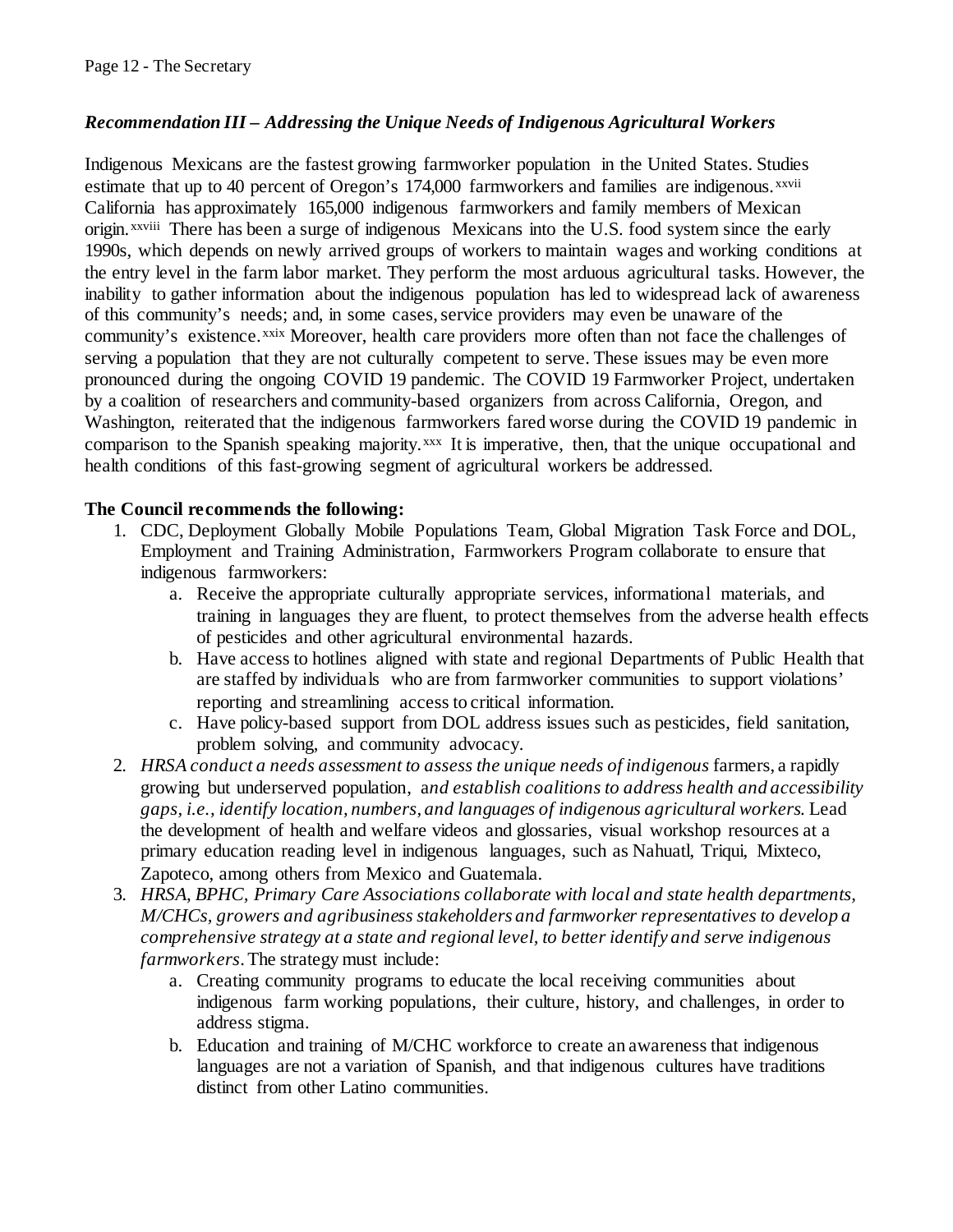- c. Development of a training program and cadre of indigenous community health and medical legal workers.
- d. Supporting local capacity to communicate consistent, culturally, and linguistically appropriate public health and safety messaging, which meets the diversity, inclusion, and equity, considers the needs of non-English/Spanish speakers using more audio-based tools. Recognize that input from indigenous groups is an important part of the process of producing materials and programs to serve them.
- 4. *BPHC HCP consider advancing indigenous farmworker health by collaborating with the community-based organizations affiliated with the indigenous farmworker community to empower and fund the local communities develop capacity for new access point of care to meet the unique needs of this community*.
- 5. *BPHC HCP National Training and Technical Assistance Partners*:
	- a. Train all M/CHC staff including front desk and providers at all levels to be curious about the person they are helping to understand their life/work context.
	- b. Collaborate with local community-based farmworker-serving organizations, and clinics to hire and train more linguistically and culturally competent staff.
	- c. Identify and train local indigenous community health and legal workers to be fully employed by M/CHCs.
	- d. Strengthen and develop workforce and technology to provide access to preventive and primary care to be brought to remote rural and urban areas through telemedicine.
	- e. Fund mobile primary care and mental health service units for MSAWs, to provide emotional support and promote psychological health.
	- f. Implement innovative solutions for the provision of immunization and pharmacy services to break down barriers to adequate treatment.
	- g. Provide linguistic and culturally sensitive training to existing CHWs/promotores serving indigenous agricultural workers. Require flexibility on the times they offer services to the community.
	- h. Support this effort to provide greater access to care for indigenous MSAWs by:
		- i. Developing workshop resources that are visual in nature and at a primary education reading level.
		- ii. Working with translators from the community to account for linguistic and cultural nuances and ensure accurate translations.
		- iii. Ensuring that materials do not perpetuate stereotypes and include input from indigenous community when producing materials and programs to serve them.
		- iv. Formatting resources so workers can easily access and carry resources in agricultural settings.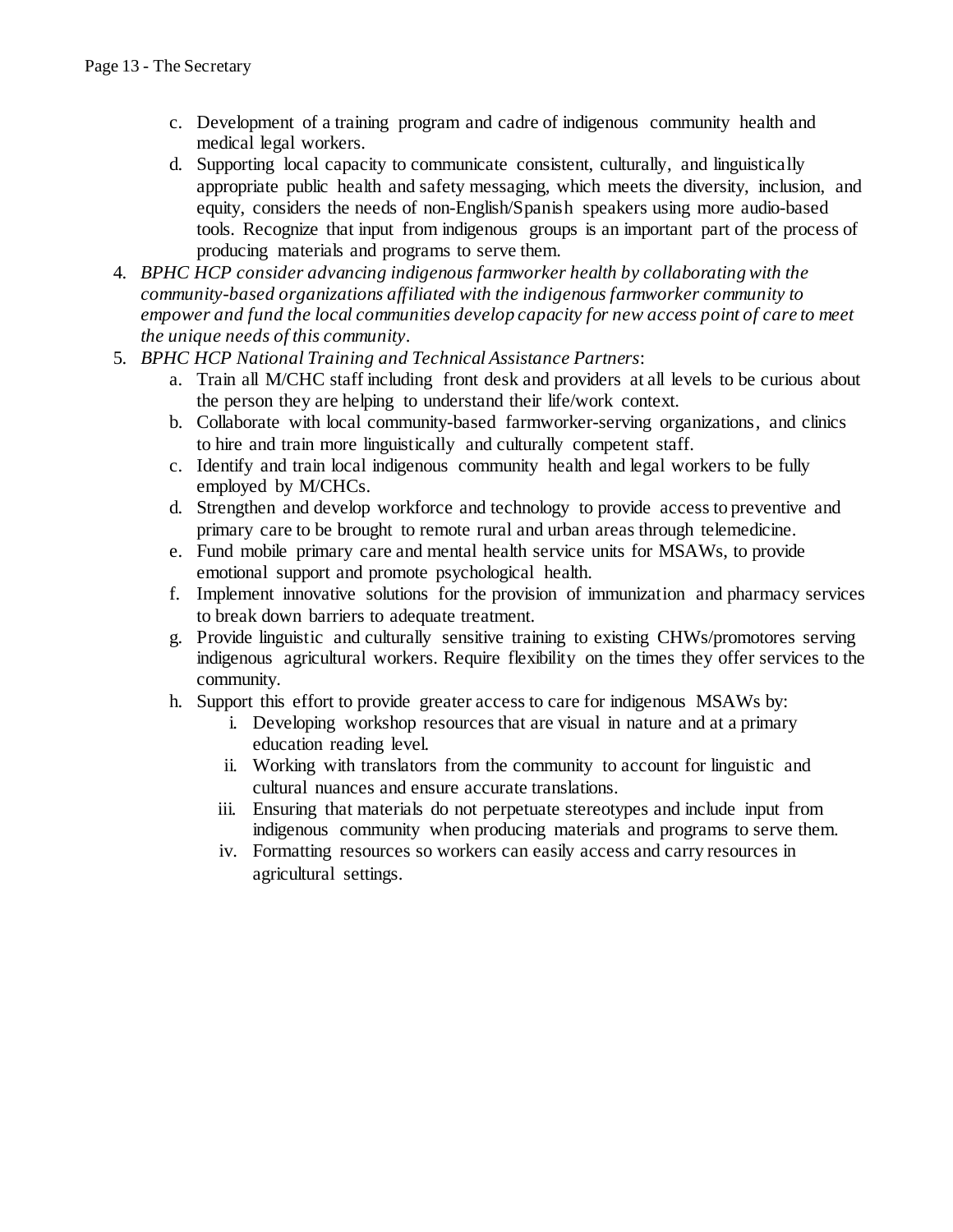### **Background**

Migration is one in a series of processes producing structural vulnerability in health and is a core determinant of health and wellbeing. Additionally, many people receive differential treatment based on their migration status.<sup>[xxxi](#page-1-29)</sup> The National Agricultural Workers Survey (NAWS) data estimates indicate compared to the mestizos (Spanish speaking). The Indigenous Community Survey (ICS)<sup>xxxii</sup> indicates that the proportion of indigenous southern Mexicans has quadrupled in less than 20 years. Eighty percent of them come from Oaxaca, and ten percent from Guerrero and other states in Mexico. Linguistically, over half are Mixtec speakers, about a quarter speak Zapotec and one in ten speaks Triqui. Indigenous agricultural workers have lower incomes and worse working conditions, fewer assets, speak less English and Spanish, and are more frequently separated from their family residin[g](#page-1-30) in Mexico, indigenous farmworkers employed by farm labor contractors (FLC) suffer poorer working conditions, compared to growers. FLCs pay by piece rate more frequently than growers; often charge their workers for equipment; and require payment for rides more often than growers.

Indigenous farmworkers access health care at rates far below the general population and decidedly lower than other Mexican-origin farmworkers. Insurance coverage for indigenous adults is extremely low, even when compared to the already-low rates for Mestizo farmworkers. High cost of care and lack of insurance coupled with systemic obstacles such as lack of transportation, inconvenient clinic hours, long waits, rude treatment by receptionists and staff, and fear related to immigration status, are not the only barriers to care. Linguistic and cultural barriers breed distrust and avoidance of seeking care and noncompliance with prescribed treatments. Even when an interpreter is available there may not be a vocabulary in Mixteco for medical conditions such as asthma, tuberculosis, anemia and diabetes. In women's health, there is often inadequate terminology pertaining to the reproductive system, and related procedures. This is further complicated by cultural barriers to discussing matters related to sexuality and reproduction, particularly with male providers. With the high cost of health care in California, the lack of insurance, the multiple barriers, and preference for care in Mexico or from a traditional healer, the indigenous tend to seek biomedical care only as a last resort.<sup>xxxiii</sup> [G](#page-1-31)aining a sense of an indigenous medical care, and why they often do not comply with the prescribed treatment.<sup>xxxiv</sup> person's belief system and worldview can help us understand why indigenous pati[en](#page-1-32)ts avoid modern

As indicated in an earlier part of this letter, the testimonies received during the NACMH May meeting the common themes expressed by testifiers included anxiety, fear, uncertainty, unfairness, equality, insecurity, structural barriers and injustice. One of the testifiers, a native of Oaxaca, Mexico, with a Mixtec dialect shared a firsthand unfortunate experience resulting from language barriers. We do not know the full extent of how delayed care based on the language barrier and other access issues contributed to his colleague's death. However, the lack of interpreters, scarcity of health care services in rural areas, absence of technology to make care accessible, and the lack of medical insurance to cover the costs of their treatment were key factors in the tragic situation.

Oregon's farmworker population experienced disproportionately higher rates of COVID 19 infection than people from other ethnic backgrounds and employment industries. The Oregon Farmworker Study<sup>[xxxv](#page-1-33)</sup> states that farmworkers that identified as Indigenous to Mexico and Guatemala, had more pronounced economic difficulties paying for basic expenses, at higher rates than farmworkers that did not identify as Indigenous. The needs of this segment of farmworkers and their growing numbers and importance in the agricultural workforce demand the development of appropriate services and materials for indigenous farmworkers, to protect them from preventable exposures.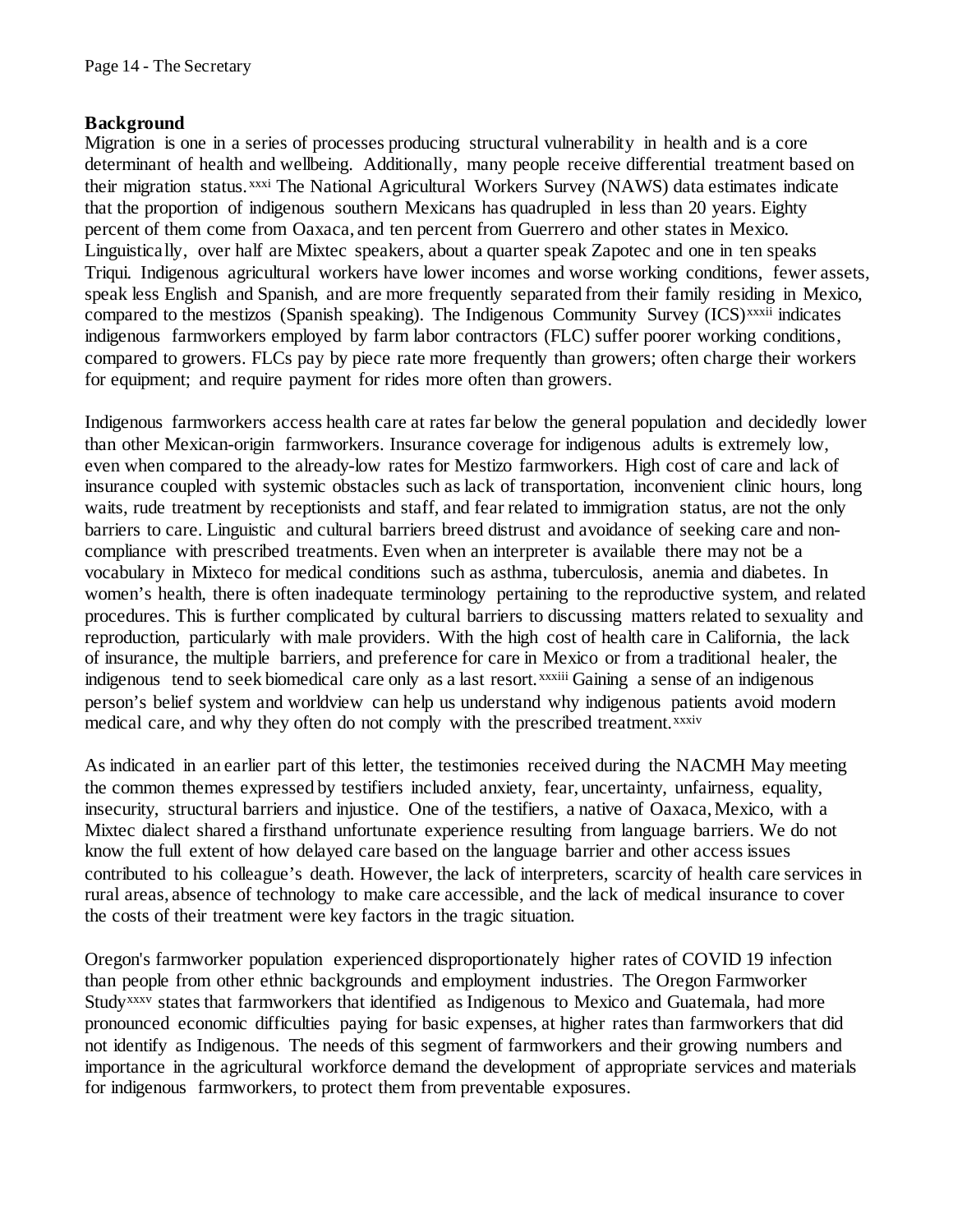During the NACMH May meeting, many areas of concern also lead to a discussion on the how the Bureaus Operational Site Visit could be a tool to further hold MHCs accountable for how they identify, track and deliver services to MSAWs. It is recommended that the Site Visit Protocol continue to be used an assessment tool to engage the board of directors on all levels of delivery of care of services provided to this vulnerable population.

In closing, it is with great honor that we serve on a committee that seeks to improve the health opportunities of our MSAWs across the US. The Council recognizes the role agricultural workers play in our economy, more so recognized during the pandemic that our MSAW's are essential. We thank you, Secretary for your service, and for consideration of these recommendations on behalf of those, we serve.

Sincerely,

/Sharon Brown-Singleton, MSM, LPN/ Chair, National Advisory Council on Migrant Health

cc:

Diana Espinosa, Acting Administrator, HRSA, HHS James Macrae, MA, MPP, Associate Administrator, BPHC, HRSA, HHS Jennifer Joseph, PhD, MSEd, Director, Office of Policy and Program Development, BPHC, HRSA Esther Paul, MBBS, MA, MPH, Designated Federal Official, NACMH, BPHC, HRSA